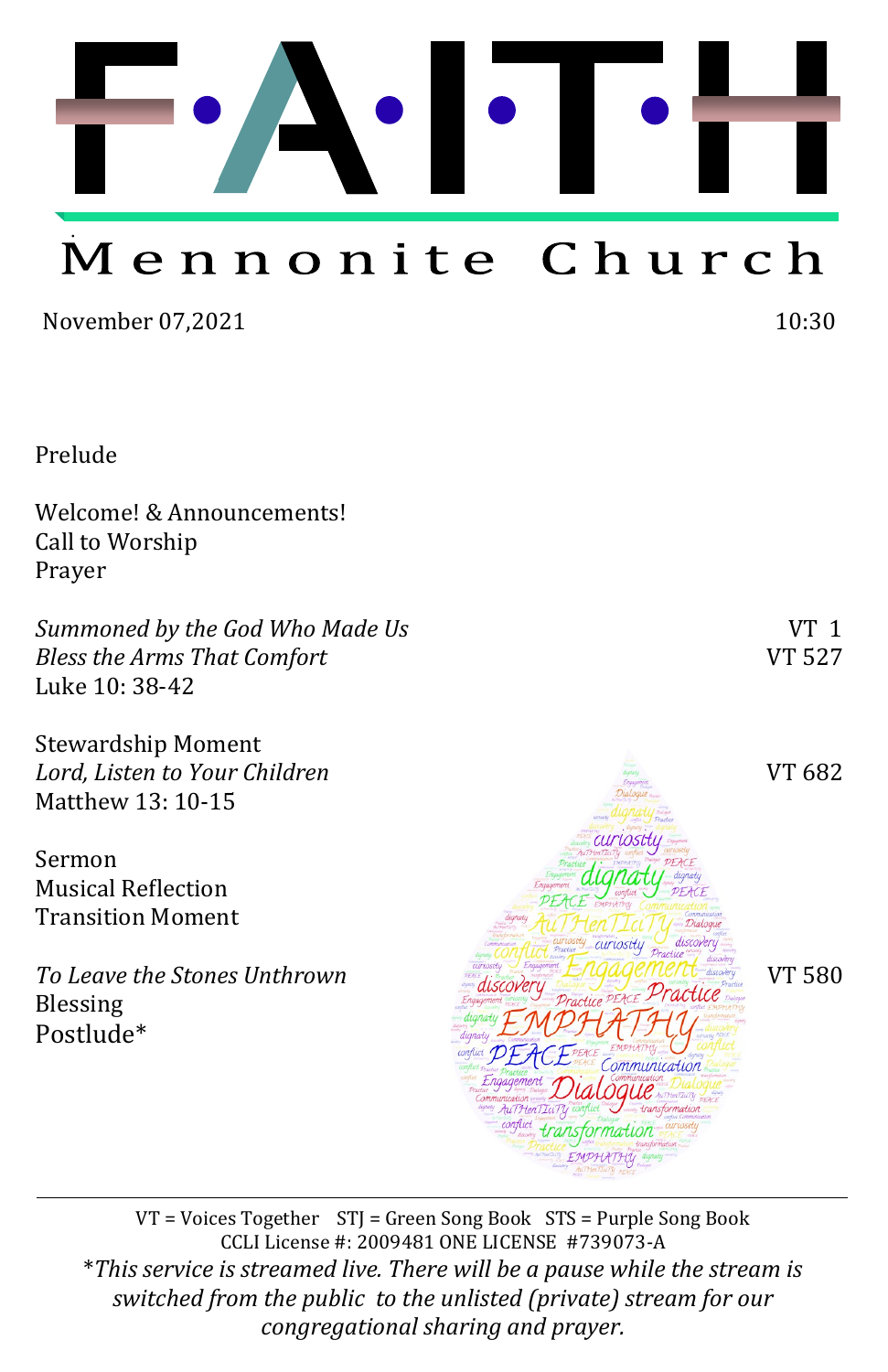#### **WORSHIP PARTICIPANTS**

|                                                                                                                                                                                                                                          | BroadcastingAndrew Plank                                                                                                                                                                                                                                                       |
|------------------------------------------------------------------------------------------------------------------------------------------------------------------------------------------------------------------------------------------|--------------------------------------------------------------------------------------------------------------------------------------------------------------------------------------------------------------------------------------------------------------------------------|
| Worship Leader Byron Ediger                                                                                                                                                                                                              |                                                                                                                                                                                                                                                                                |
| Song Leader Tom Gaeddert                                                                                                                                                                                                                 |                                                                                                                                                                                                                                                                                |
| AccompanistsTammy Plank                                                                                                                                                                                                                  | Ushers Chuck Schmidt & Merrill Unruh                                                                                                                                                                                                                                           |
| Sanctuary Prep Kathryn Penner                                                                                                                                                                                                            | GreetersGyles Garber & Mike Schmidt                                                                                                                                                                                                                                            |
| <b>WELCOME</b> to Faith<br>Mennonite Church. We are glad you<br>are here.<br><b>Please</b> wear a mask during worship<br>and singing.<br>If you need a listening assistance<br>device or a large print bulletin,<br>please ask an usher. | <b>OUR MISSION STATEMENT</b><br>As followers of Jesus Christ, our<br>mission is to<br>- Worship together as a community<br>of faith,<br>- Invite everyone to share the gift of<br>God's love,<br>- Nurture each other in the faith,<br>- Serve others in the spirit of Christ, |
| There are a few *quiet* craft items on                                                                                                                                                                                                   | and                                                                                                                                                                                                                                                                            |
| the back table of the sanctuary that                                                                                                                                                                                                     | - Proclaim His way of peace, justice                                                                                                                                                                                                                                           |
| ويناويه ويتمرض والمستواط والمتحدث والمناورة                                                                                                                                                                                              | and reconciliation.                                                                                                                                                                                                                                                            |

can be used during worship.

## *FAITH FAMILY NEWS*

**"MY COMMITMENT TO GOD'S WORK"** pledge forms have been emailed to you or placed in your church mailbox if you do not have email. Please read the attached letter. After prayerful consideration, please fill out the form and return it. There are two ways to return your pledges. 1. The google forms link in your email. 2. There is a box to return paper forms on the credenza in the foyer. Please return these forms **TODAY**. There are extra paper forms by the return box as well. Thank you for your prayerful and prompt consideration.— Faith Mennonite Church Council.

**IF YOU ARE A BOARD CHAIR or COMMITTEE CHAIR**, it is that time of year to gather your notes and write your annual reports. Please have those to the church office by November 30. Thank you so much for your help in getting ready for the annual meeting in January!

**CAMPFIRE IN THE PIT:** Bring your friends and join us for about 45 minutes of singing followed by prayer around a campfire in the outdoor amphitheater at church Wednesday, November 10th at 7:00pm. Bring a lawn chair or blanket to sit on and a water bottle in case you get thirsty. Sponsored by Board of Fellowship, Witness, and Outreach. If you have an idea for a fun and COVIDsafe church event, contact Shari!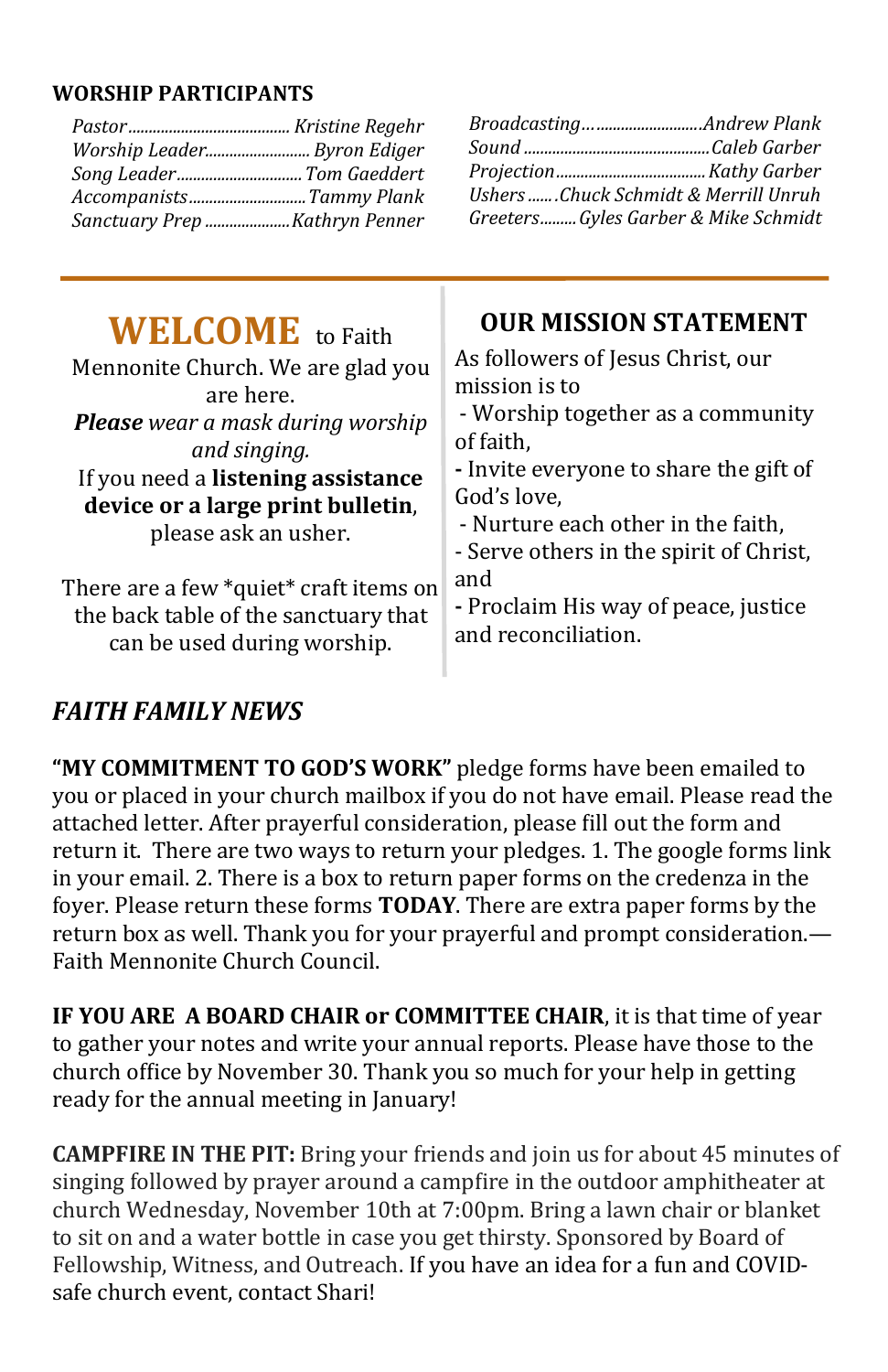### **SUNDAY SCHOOL FOR ALL AGES**

Meet in the Sanctuary at 9:00 AM on Sunday's, then to classrooms at 9:15-10:10 AM

**CHILDREN/YOUTH**

**Pre-K — 4th Grade:**  LL Room 103 Teacher: Brenda Martinez

**ADULTS Cornerstone:** Fellowship Hall

**Open Class:** LL Open Area

**Junior High (5th—8th Grade)** LL Room 105

Teacher: Tammy Plank

**High School**  LL FYG Hall Teacher: Oris Schrag



**Peaceful Practices Sunday School will be as listed below. This class is in the Fellowship Hall.**

**Lamp Lighters:**  LL Room 125

| <b>Kristine</b><br><b>Preaches</b> | <b>Class Session</b><br>(Date) | <b>Session #</b>    | <b>Theme</b>             | <b>Scriptures</b>                   |
|------------------------------------|--------------------------------|---------------------|--------------------------|-------------------------------------|
| 11/7                               | 11/14                          | 6                   | Empathy                  | Luke 10:38-42;<br>Matthew 13: 10-15 |
| 11/21                              | 11/28                          |                     | Authenticity             | Luke 6: 37-45                       |
| 12/5                               | 12/12                          | 8                   | Dignity                  | Mark 11:15-19;<br>Advent text       |
| $12/19$ &                          | 12/26                          | Christmas<br>Season | No Peaceful<br>Practices |                                     |
| 1/2/22                             | 1/9/22                         | 9                   | Transformation           | Acts 15: 1-12                       |

**IF YOU HAVE MOVED** , changed your phone number, or email address, please let the church office know so that we can have accurate information.

**FAITH MENNONITE PEOPLE** living at Kidron Bethel have had gatherings with the pastor before... then COVID meddled with our ways. Let's try it again! Monday November 8th at 3pm Pastor Kristine will be at the Peace Garden. Or maybe another location if the heavy equipment is making noise, so stay tuned. Please come!

**THE BLESSING BOX** has been installed on the southwest corner of the church parking lot and is ready to be filled. Please bring whatever you would like to share (grocery items, books, children items, etc.). Thank you.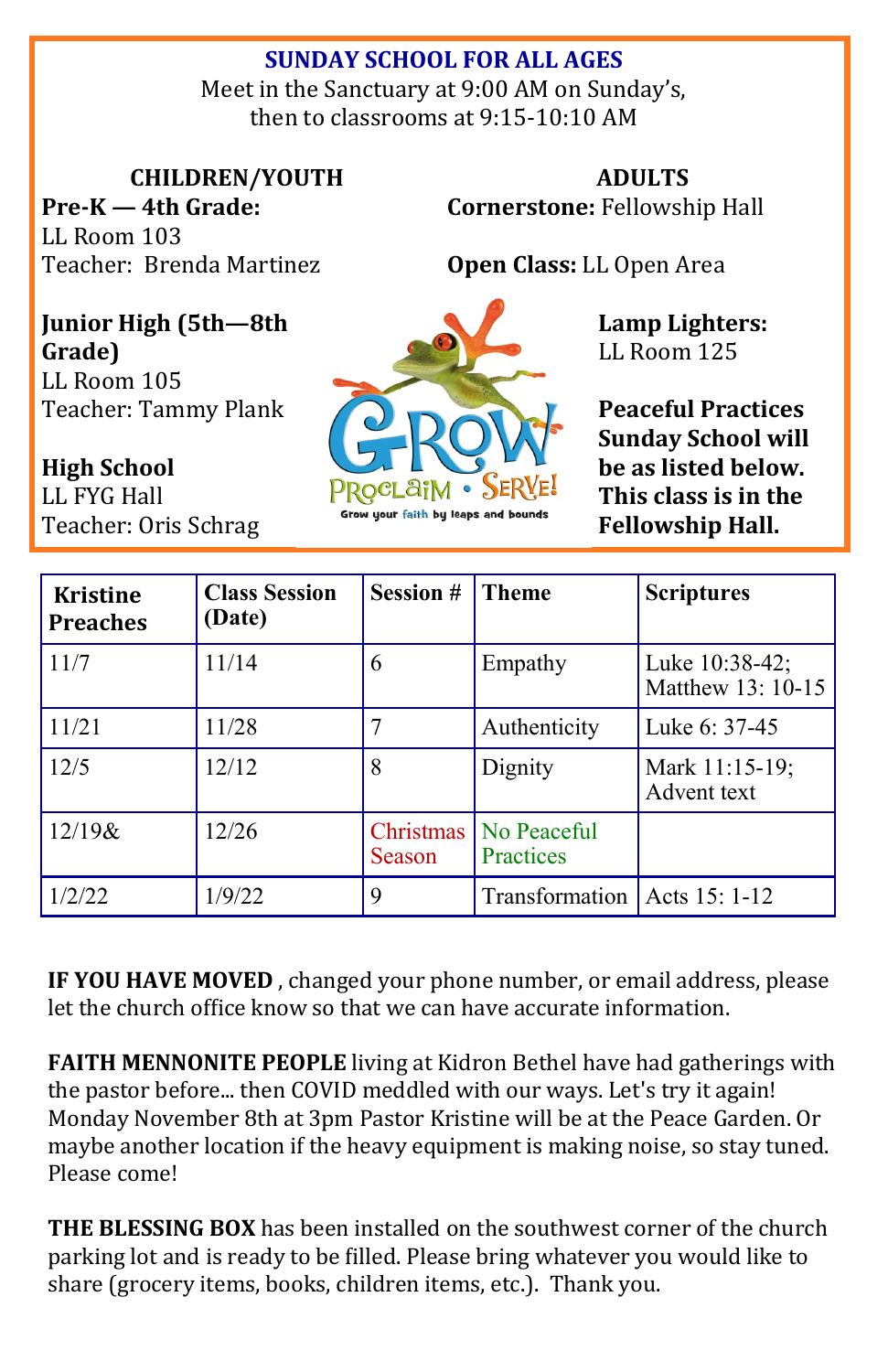**THE FAMILY OF** Carol M. (Mrs. Walter) Friesen, who passed away on 9-18-21, invites you to participate in her memorial service on Sat., Nov. 27, 2021, at 10:30 AM via Zoom at [https://us02web.zoom.us/j/86366181336?](https://us02web.zoom.us/j/86366181336?pwd=N0VuOHpvNXZkNG1iaXR2bHYwSTdaZz09) [pwd=N0VuOHpvNXZkNG1iaXR2bHYwSTdaZz09](https://us02web.zoom.us/j/86366181336?pwd=N0VuOHpvNXZkNG1iaXR2bHYwSTdaZz09) Meeting ID: 863 6618 1336 Passcode: 138150 Find this link in her obituary at [wigginsfuneralhomes.com.](http://wigginsfuneralhomes.com/) The service will stream for 30 days on the YouTube site at <https://www.whitestonemc.com/>

## *BEYOND FAITH MENNONITE CHURCH*

**MCC MEAT CANNING** will be from November 16-17 for the church's in the Newton area. <https://tinyurl.com/MeatCanning2021>is the link to signup on line. A running total of our contributions toward MCC Meat will be on the back of the bulletin.. Please see the Witness and Outreach bulletin board by the education wing stairs for more information from Loren Reusser.

**SALT APPLICATIONS ARE OPEN!** Are you interested in learning a new language, visiting a new country, and joining a new community abroad? SALT applications are now open! Through SALT (young adults age 18-30), practice your skills in education, peace building, agriculture, community health care and more while connecting with the global Anabaptist community of faith. For more information, visit [mcc.org/SALT](https://mcc.org/get-involved/serve/volunteer/salt) or contact Abby Endashaw,

# **BETHEL COLLEGE AND OTHER AREA EVENTS**

**ALL BAKERS AND CRAFT MAKERS** are invited to make items for 5 Places of Christmas on Saturday, December 4, at Goerz House on Bethel College campus. Bethel College Women's Association will again be selling baked goods , craft items, and poinsettias. Christmas candy, zwieback, peppernuts, poppyseed rolls and cinnamon rolls are always great sellers. Please bring your items to Goerz House on Friday, December 3, from 1:30-4:30pm or Saturday, December 4 from 7:00-9:00am.Thank you for your support of Bethel College!

**KAUFFMAN MUSEUM AT BETHEL COLLEGE** seeks a visitor services coordinator: an organized, detail-oriented, social media-savvy, curious, friendly individual to work 75-100% FTE with visitors, school groups,

volunteers and student staffers, and to do scheduling and internal office management. The VSC will be a part of a multitasking team of five. For the job description and to apply, visit [http://](http://www.kauffmanmuseum.org/vsc) [www.kauffmanmuseum.org/vsc.](http://www.kauffmanmuseum.org/vsc) For more information, contact Andi Andres at [asa@bethelks.edu](mailto:asa@bethelks.edu) or 316-283-1612.

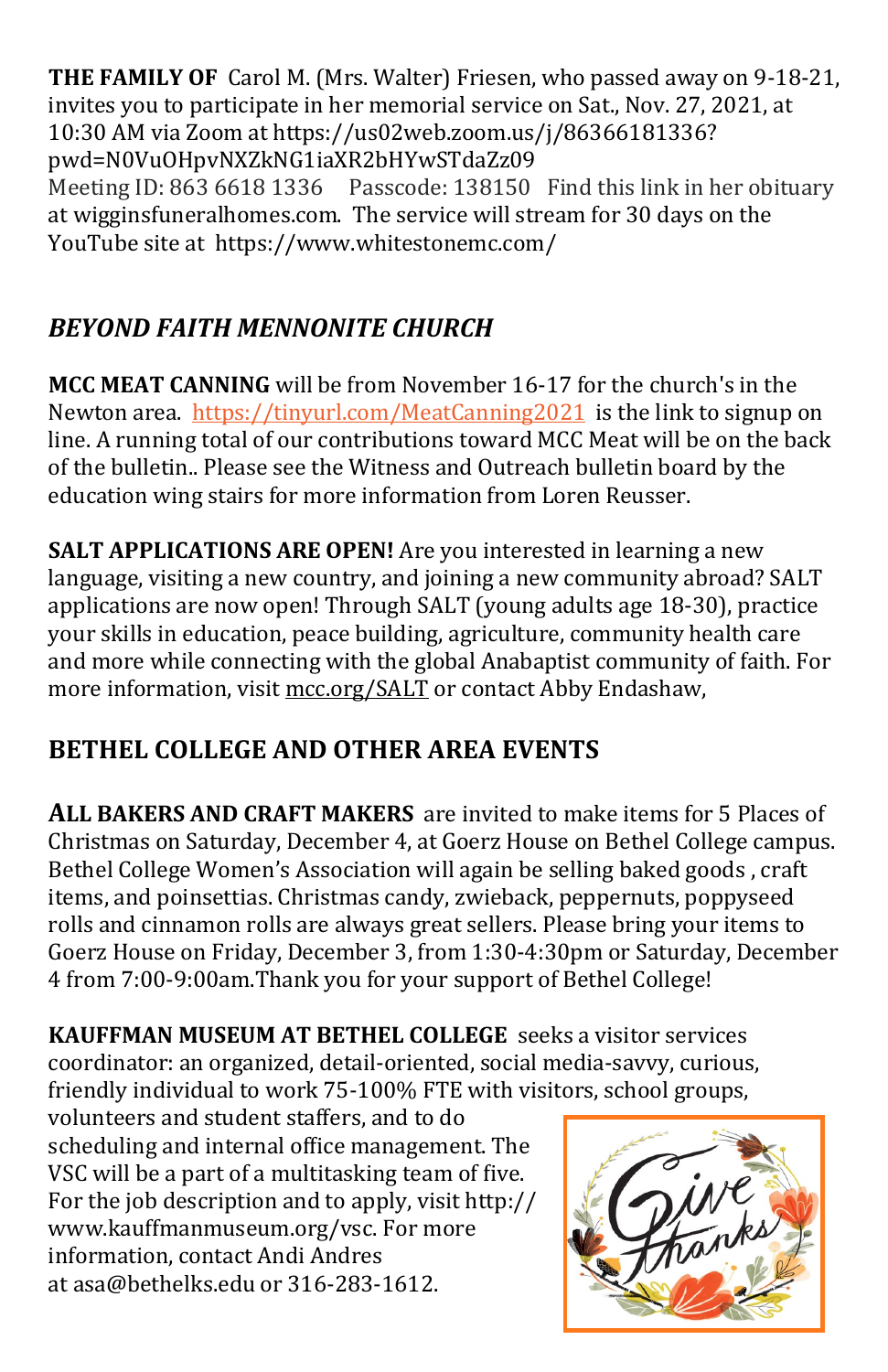**LIFE ENRICHEMENT** at Bethel College has been canceled for spring 2022, due to ongoing health and safety concerns. Organizers hope to resume Life Enrichment in fall 2022.

**TUESDAY, NOVEMBER 9** at 7 PM Bethel College's Organ Recital Series returns in-person with Shirley Sprunger King, DMA.

**THE NEXT CONCERT** of the Prairie Window Concert Series, with [Moors &](https://dyckarboretum.org/arboretum-event/moors-mccumber-2/)  [McCumber,](https://dyckarboretum.org/arboretum-event/moors-mccumber-2/) will be on Sunday, November 7 at 4 p.m. at the Dyck Arboretum of the Plains in Hesston. Join us for an evening of great music and delicious food from Crust & Crumb in a prairie garden setting. Tickets: \$20 adults/\$10 kids, plus tax. [Purchase tickets online](http://dyckarboretum.square.site/upcoming-events) at [dyckarboretum.org](http://dyckarboretum.org/) or call 620-327- [8127](tel:620-327-8127) to reserve your seats.

**SATURDAY, NOVEMBER 13** at 7 PM Hesston College 's master works concert will be at Hesston Mennonite Church, featuring Baroque and Classical masterpieces! Bach's cantata "Bringet dem Herrn Ehre seine," BWV 148; Brixi's "Organ Concerto in F," featuring Kenneth Rodgers, organ; Mozart's "Exsultate, Jubilate," K165 featuring Dr. Holly Swartzendruber, soprano; and Handel's "Hallelujah, Amen" from "Judas Maccabaeus." Musicians include Bel Canto Singers, area artists, and professional orchestra. Program and livestream at [www.hesston.edu/music](http://click.gotoextinguisher.com/click/ap3h-2gq2aq-mjnrxy-7811x5s1/) 

**SUNDAY, NOVEMBER 14** at 2 PM KIPCOR film series: *A Home Called Nebraska* in Krehbiel Auditorium in Luyken Fine Arts Center at Bethel College. Emily Haverkamp, an immigration and asylum lawyer from Wichita, will lead the discussion following the screening.

**NOW IN THE REGIER GALLERY** at Bethel College – "Voices Together," a display of the original artwork featured in the new *Voices Together* hymnal, through Nov. 19. Gallery hours are 9 a.m.-5 p.m. weekdays. IN ADDITION, Rachel Epp Buller, professor of visual arts and design at Bethel and gallery and exhibit coordinator, is available to church groups who would like to visit the exhibit on an evening or weekend outside regular hours. Contact her at [rebuller@bethelks.edu](mailto:rebuller@bethelks.edu) to set up a time between now and Nov. 19.

**CHECK OUT** the bulletin board in foyer for fundraisers and other events in

the area.